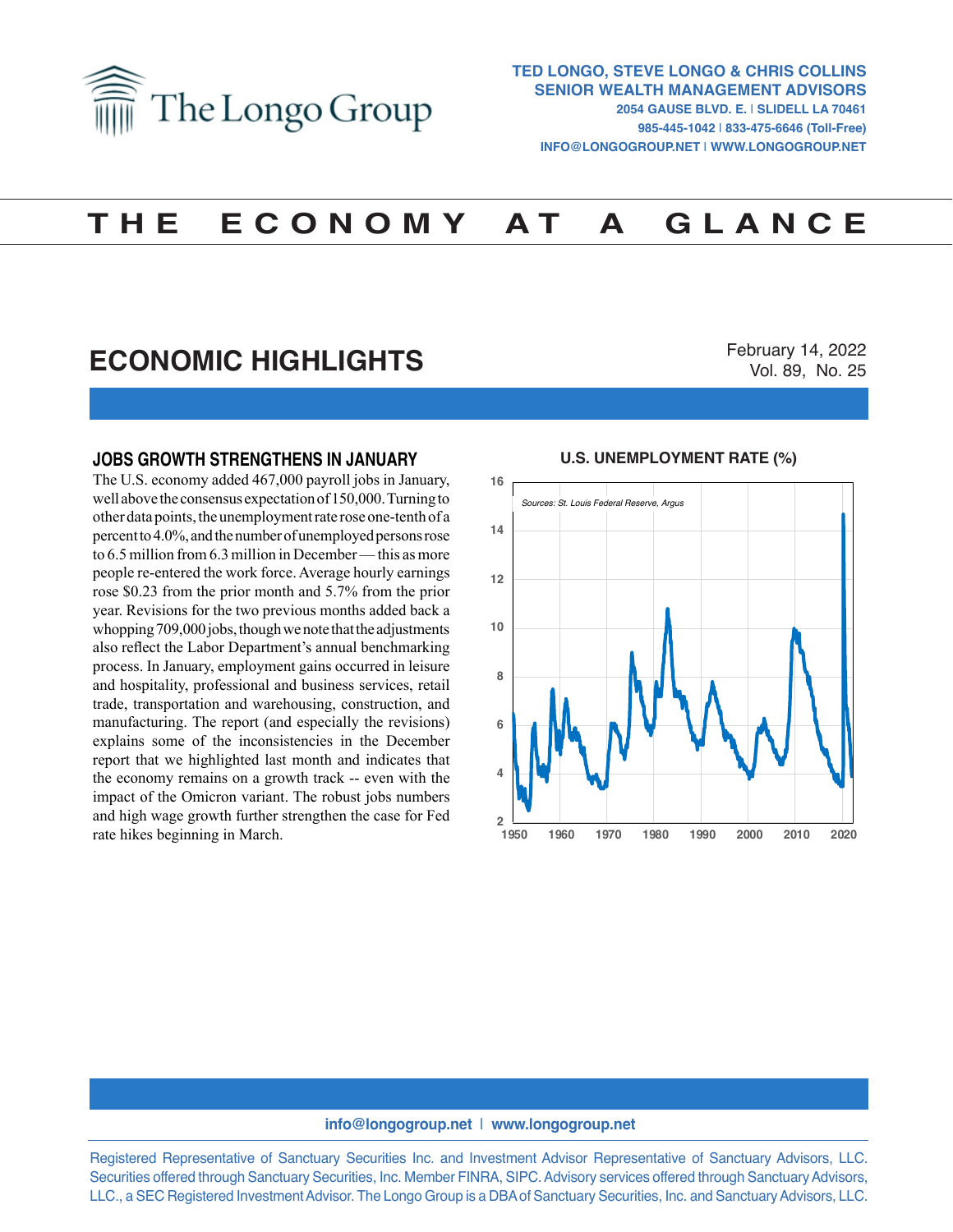### **WE LOOK FOR 2.1% GROWTH IN 1Q GDP**

Recent data indicates that U.S. GDP is still expanding, though not consistently across all segments of the economy. COVID-19 is likely to affect GDP for several more quarters, at least. We expect resiliency from the economy, however, and don't anticipate a recession in the near term. The primary driver of GDP over the next few quarters is likely to be the course of the pandemic. Trends here have been positive of late, as new Omicron cases appear to have passed their peak. The domestic employment environment is in better shape than it was a year ago, although consumer confidence trends are mixed. Auto sales have recovered from their pandemic lows, but growth has slowed due to supply-chain issues (that are beginning to be resolved). Businesses are again expanding. But the housing market has started to cool as home prices soar. Our model calls for a 2.1% increase in 1Q22 GDP. We look for stronger growth as 2022 progresses and Omicron fears fade. On an annual basis, our forecast for 2022 GDP growth is 3.4%. Our estimates are a bit lower than those of other forecasters. The Federal Reserve and the IMF project 2022 growth of 4.0%. The Philadelphia Federal Reserve's Survey of Professional Forecasters calls for growth of 3.9%. That said, the GDPNow Forecast from the Federal Reserve Bank of Atlanta is only 0.1% for 1Q22.

### **GLOBAL GROWTH FORECAST DIALED DOWN**

Expectations for robust global economic growth in 2022 have been revised lower, this in the wake of ongoing supply-chain disruptions, earlier-than-expected monetary policy changes, and cutbacks in aggressive fiscal spending by governments around the world. Late in 2021, the International Monetary Fund projected global growth of 4.9% in 2022, down from 5.9% in 2021. In its latest update, the IMF projected 4.4% growth, with industrialized economies expanding 3.9% and emerging economies 4.8%. The IMF expects U.S. GDP to grow 4%, while European GDP expands 3.9%, and Japan's economy increases at a 3.3% rate. The outlook for China has been cut as well; the forecast for the world's second-largest economy is now 4.8%. India is among the few nations for which forecasts remain intact (at 9.0% growth). In terms of asset allocation, we recommend that investors over-weight portfolios toward U.S.-based securities. Global stocks generally offer value, but outlooks are less certain.



## **GDP ESTIMATES GDP ESTIMATES**

**GLOBAL GDP GROWTH RATES & FORECASTS (%) GLOBAL GDP GROWTH RATES & FORECASTS (%)**

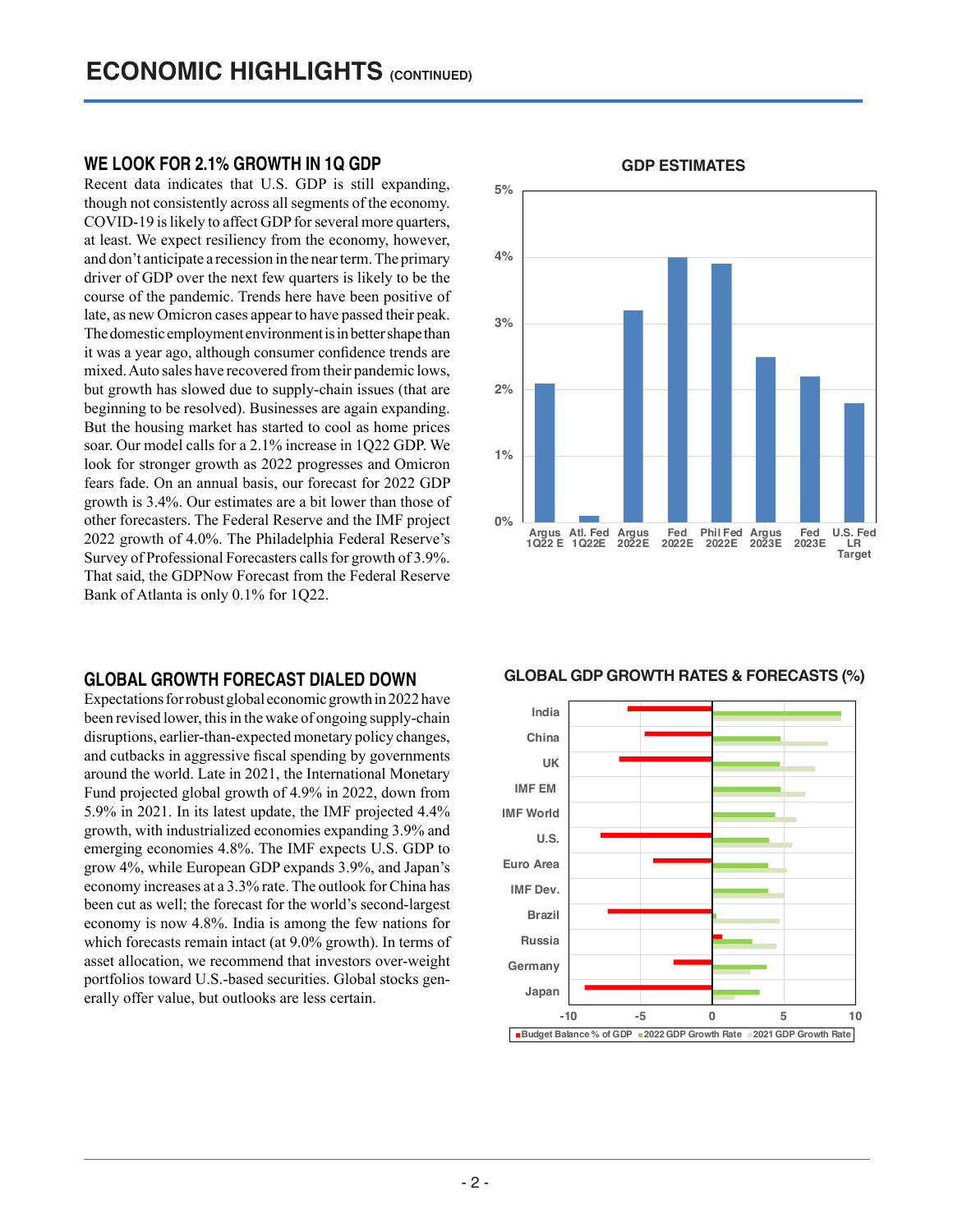## **ARGUS'S FAVORED CLASSES, SEGMENTS**

Stocks got off to a slow start in 2022, as rising interest rates compressed valuations. Bond prices also slumped on inflation concerns. Looking ahead, our Stock-Bond Barometer model is close to equally balanced between stocks and bonds for long-term investors. In other words, these asset classes should be near their normal weights in diversified portfolios. We have looked for large-cap companies with strong balance sheets and experienced managements to be the leaders during the recovery from COVID-19. This has played well, and now, with vaccines being distributed, small-cap risks are reduced and values are attractive. Our recommended exposure to small- and mid-caps is now 15% of equity allocation, in line with the benchmark weighting. U.S. stocks have outperformed global stocks over the trailing one- and five-year periods. We expect this to continue over the long term given volatile global economic and currency conditions. That said, international stocks offer favorable near-term valuations, and we target 5%-10% of equity exposure to the group. Value stocks took an early lead in 2021, but growth stocks ultimately outperformed. We anticipate that growth, led by Tech and Healthcare, will once again outperform value in 2022, led by Energy and Materials, as long as interest rates remain low.

### **VALUES IN HEALTHCARE, FINANCIAL, TECH**

Investors hunting for stocks that reasonably balance long-term growth prospects and current value characteristics might want to look at companies in the Financial Services, Information Technology, and Healthcare sectors. These are among the groups that are selling for (price/earnings)/(growth+yield) ratios at or below the S&P 500's ratio of 2.2. To generate PEGY ratios, we use the P/E ratio for each sector (based on forward earnings) for the numerator. For the denominator, we average the growth rates for the past five years along with two years of forward estimates (to achieve a smoother, less volatile, earnings trend), and then add the current yield (to approximate total return). Premium-valued sectors with low growth rates include Consumer Staples and Utilities. Our Over-Weight sectors include Healthcare, Financial Services, Industrial, Materials and Information Technology. Our Under-Weight sectors include Consumer Staples and Utilities.



#### **MARKET SEGMENT RETURNS 2022 (% THROUGH 1/31/22) MARKET SEGMENT RETURNS 2022 (% through 1/31/22)**

## **SECTOR PEGY RATIOS SECTOR PEGY RATIOS**